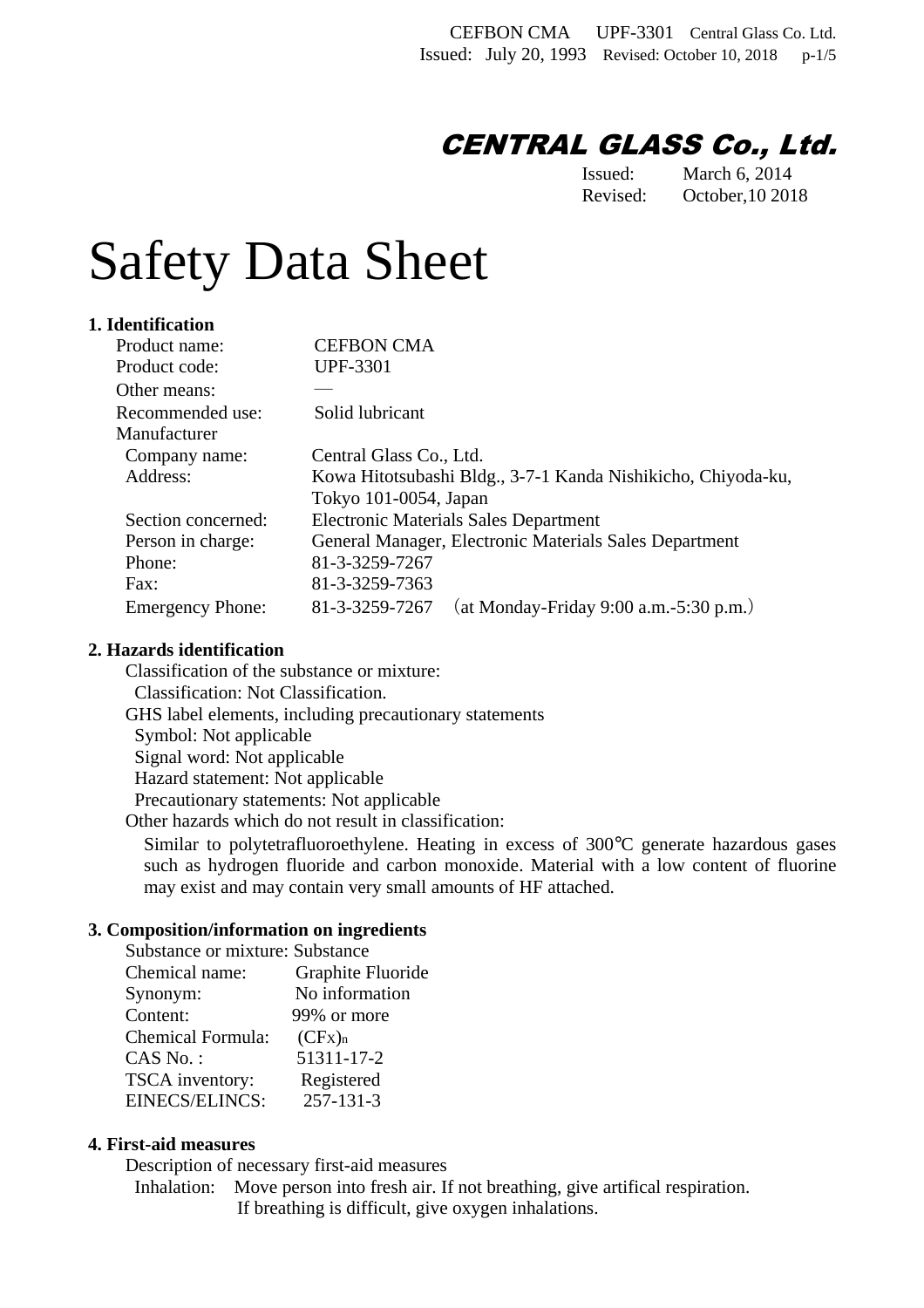Eye contact: Flush eyes with clean water for at least 15 minutes.

Widely open eyelids with fingers when washing so that flowing water thoroughly washes eyeballs.

Be sure to seek medical attention.

Skin contact: Flush skin with plenty of clean water for at least 15 minutes and seek medical attention.

> When clothing is contaminated, wash the contaminated part with plenty of clean water to avoid secondary contact, remove the clothing, flush skin with plenty of clean water for at least 15 minutes, and seek medical attention.

Ingestion: Gargle with water and seek medical attention.

Most important symptoms /effects, acute and delayed

: Not applicable.

 Indication of immediate medical attention and special treatment needed, if necessary : Not applicable.

#### **5. Fire-fighting measures**

Suitable extinguishing media: Water, carbon dioxide, dry sand, and foam of alcohol are effective.

Specific hazards arising from the chemical:

Intense heat generated by the fire in the surrounding area can cause decomposition and hazardous gas generation. Spray water to cool.

Special protective actions for fire-fighters:

Wear protective equipment as described in section 8.

#### **6. Accidental release measures**

Personal precautions, protective equipment and emergency procedures:

Do not inhale the dust. Use appropriate protection

(see section 8).

Environmental precautions: Not applicable.

Methods and materials for containment and cleaning up:

Sweep up spilled material and collect in plastic containers etc., taking care not to scatter the powder. Wash the area with plenty of water.

#### **7. Handling and storage**

Precautions for safe handling: Wear suitable protective equipment to prevent inhalation,

contact, etc. Wash face, hands, mouth, etc. after handling. Pay particular attention to forced draughts or ventilation. Handle containers carefully to prevent breakage.

Conditions for safe storage, including any incompatibilities:

 Store the containers sealed, away from elevated temperature and humidity, and don't above the ground.

**8. Exposure controls/personal protection** 

Control parameters: Not set up

Appropriate engineering controls:

Ventilation and wash facilities should be provided at the workplace.

Individual protection measures, such as personal protective equipment (PPE):

Eye/face protection: Chemical goggles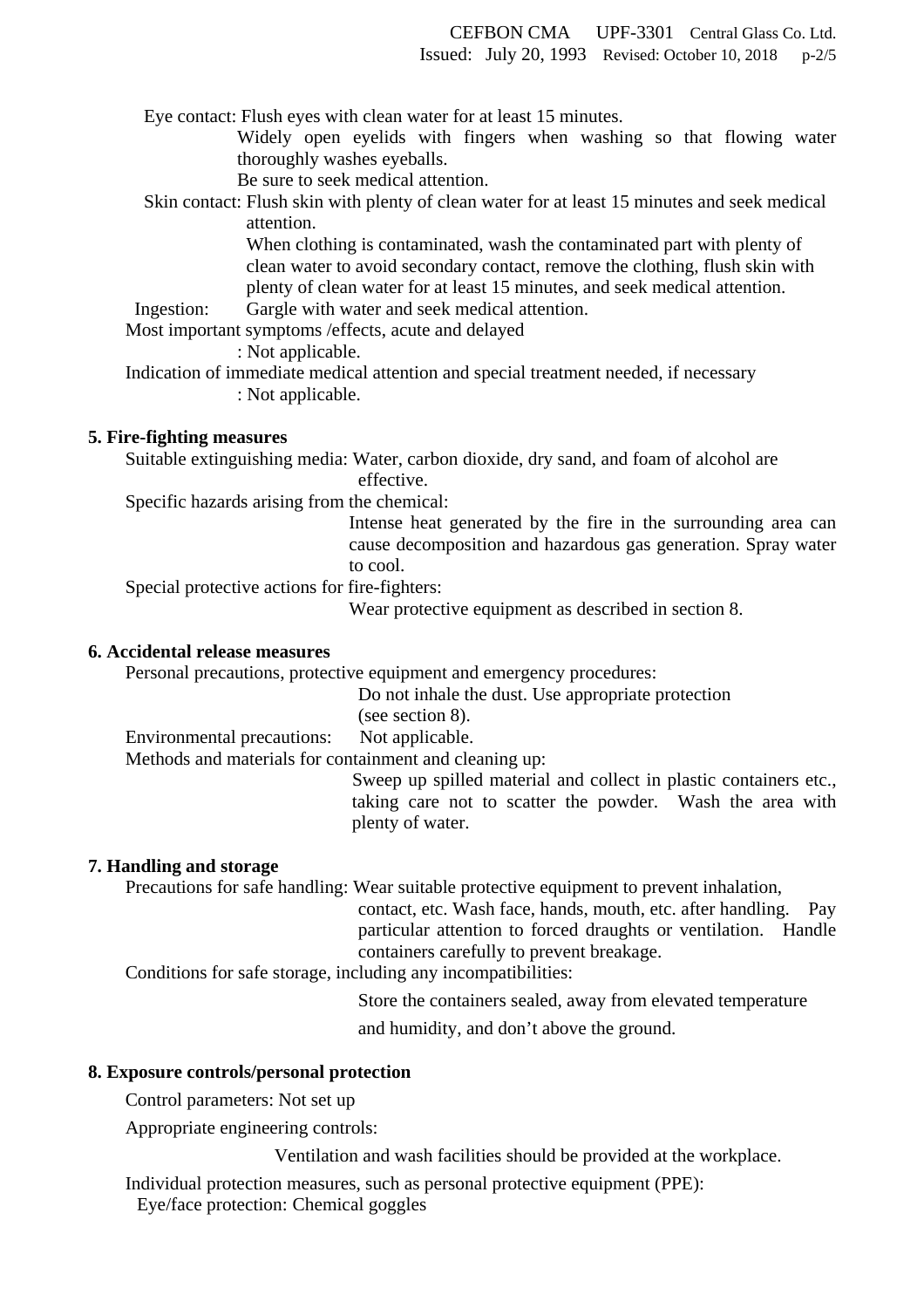Skin protection: Chemical-resistant protective clothing Respiratory protection: dust protective mask Thermal hazards: No information.

#### **9. Physical and chemical properties**

 Appearance (physical state, colour, etc): White powder (from gray to black with low content of  $f(x) = \frac{1}{2}$ 

|                                               |                                          | (Illorine      |
|-----------------------------------------------|------------------------------------------|----------------|
|                                               | Odour:                                   | None           |
|                                               | Odour threeshold:                        | Not applicable |
|                                               | pH:                                      | Not applicable |
|                                               | Melting point/freezing point:            | No information |
|                                               | Initial Boiling point and boiling range: | No information |
|                                               | Flash point:                             | Not applicable |
|                                               | Evaporation rate:                        | No information |
|                                               | Flammability(solid, gas):                | Not applicable |
| Upper/lower Flammability or explosive limits: |                                          |                |
|                                               |                                          | Not applicable |
|                                               | Vapor pressure:                          | No information |
|                                               | Vapor density:                           | No information |
|                                               | Relative density:                        | $2.5 - 2.7$    |
|                                               | Solubility(ies):                         | No information |
|                                               | Partition coefficient:n-octanol/water:   | Not applicable |
|                                               | Auto-ignition temperature:               | Not applicable |
|                                               | Decomposition temperature:               | 300°C          |
|                                               | Viscosity:                               | No information |
|                                               | Bulk density:                            | $0.1 - 0.7$    |
|                                               |                                          |                |

#### **10. Stability and reactivity**

Reactivity: Combination with alkali metals, hot concentrated

|                                     | sulfuric acid, hot concentrated nitric acid, strong            |
|-------------------------------------|----------------------------------------------------------------|
|                                     | oxidizing agents, strong reductive agents and basic            |
|                                     | organic solvents cause decomposition even at                   |
|                                     | temperatures below $200^{\circ}$ C                             |
| Chemical stability:                 | Stable under normal handling conditions.                       |
| Possibility of hazardous reactions: | Thermal decomposition produce toxic gases such as              |
|                                     | hydrogen fluoride and carbon monoxide at                       |
|                                     | temperatures above $300^{\circ}$ C                             |
| Conditions to avoid:                | Do not heat above $300^{\circ}$ C.                             |
|                                     | Exposure to ultraviolet light in a polar solvent<br>atmosphere |
| Incompatible materials:             | Not applicable.                                                |
| Hazardous decomposition products:   | Hydrogen fluoride, etc.                                        |
|                                     |                                                                |

# **11. Toxicological information**

Skin corrosion/irritation: No information Serious eye damage/eye irritation: No information Respiratory or skin sensitization: No information Germ cell mutagenicity:<br>
No information<br>
No information<br>
No information Carcinogenicity:

Acute toxicity: No phenomenon (symptoms, etc.) depending on toxicity was observed through oral ingestion  $(4 \text{ g/kg}, \text{mouse})$ .<sup>1)</sup>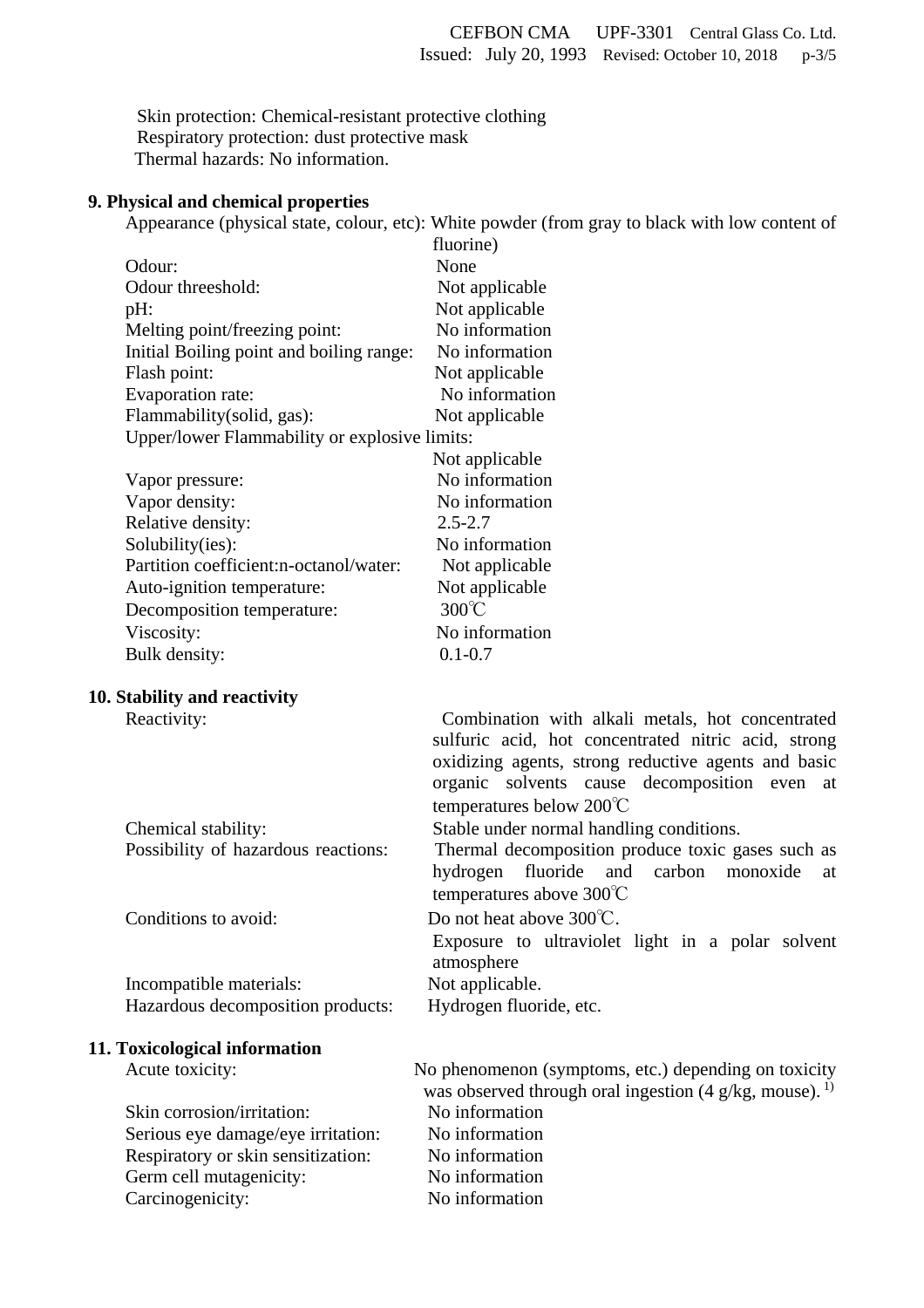| Reproductive toxicity:<br>STOT - single exposure:<br>STOT - repeated exposure:<br>Aspiration hazard:<br>Other information: | No information<br>No information<br>No information<br>No information<br>Avoid skin contact and inhalation. Material with a low<br>content of fluorine may exist and may contain very<br>small amounts of HF attached. |
|----------------------------------------------------------------------------------------------------------------------------|-----------------------------------------------------------------------------------------------------------------------------------------------------------------------------------------------------------------------|
| 12. Ecological information                                                                                                 |                                                                                                                                                                                                                       |
| Toxicity:                                                                                                                  | No information                                                                                                                                                                                                        |
| Persistence and degradability:                                                                                             | No information                                                                                                                                                                                                        |
| Bioaccumulative potential:                                                                                                 | No information                                                                                                                                                                                                        |
| Mobility in soil:                                                                                                          | No information                                                                                                                                                                                                        |
| Other adverse effects:                                                                                                     | No information                                                                                                                                                                                                        |
| <b>13. Disposal considerations</b>                                                                                         |                                                                                                                                                                                                                       |
| Disposal methods                                                                                                           |                                                                                                                                                                                                                       |
| Product:<br>Packing:                                                                                                       | Mix with combustible solvents and incinerate in a<br>furnace equipped with afterburner and scrubber.<br>Neutralize the exhaust gas<br>generated<br>during<br>incineration.<br>Remove contents completely.             |
|                                                                                                                            |                                                                                                                                                                                                                       |
|                                                                                                                            | After the contents are completely removed, the<br>used containers are appropriately disposed of<br>according to relevant laws and local government<br>standards.                                                      |
| <b>14. Transport information</b>                                                                                           |                                                                                                                                                                                                                       |
| UN number:                                                                                                                 | Not applicable                                                                                                                                                                                                        |
| UN proper Shipping name:                                                                                                   | Not applicable                                                                                                                                                                                                        |
| Transport hazard class(es):                                                                                                | Not applicable                                                                                                                                                                                                        |
| Packing group if applicable:                                                                                               | Not applicable                                                                                                                                                                                                        |
| Environmental hazards:                                                                                                     | Not applicable                                                                                                                                                                                                        |
| Special precautions for user:                                                                                              | No information                                                                                                                                                                                                        |
| Transport in bulk according to Annex II                                                                                    | of MARPOL 73/78 and the IBC Code:                                                                                                                                                                                     |
|                                                                                                                            | Not applicable                                                                                                                                                                                                        |

Follow all regulation in your country.

# **15. Regulatory information**

 Safety, health and environmental regulations specific for the product in question: Not applicable

Follow all regulation in your country.

## **16. Other information**

Attentions

・ We make no warranties regarding the contents shown in this SDS. Users will indemnify